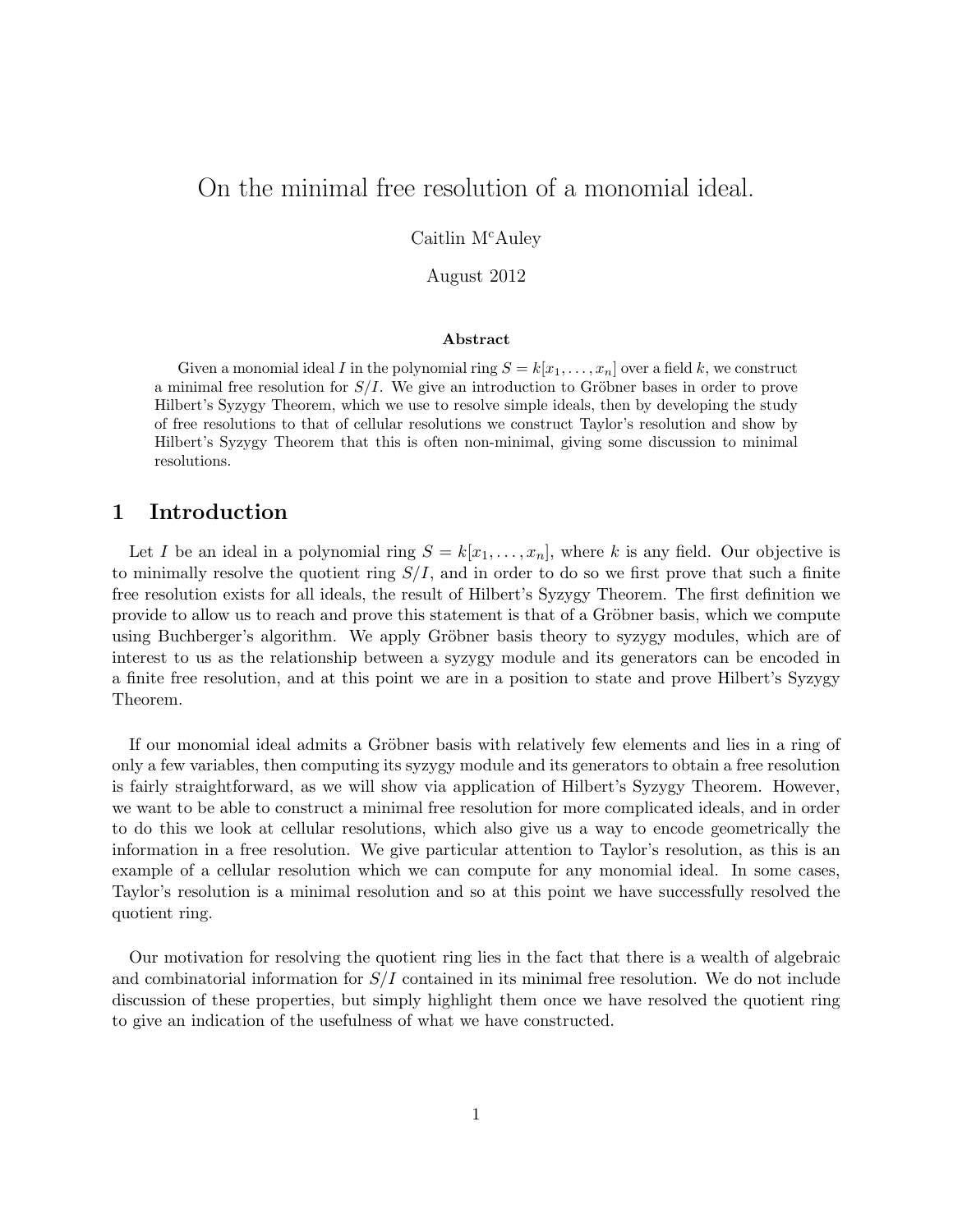### 2 Construction of a Gröbner Basis

Our fist step towards being able to minimally resolve  $S/I$  is to prove that a finite free resolution exists for the ideal we are studying. A crucial structure in being able to create such a resolution and prove its existence is that of a Gröbner basis, which we consider as a preferred generating set for an ideal, Cox, Little and O'Shea [CLO, Chapter 2].

**Definition 2.1.** Given a fixed monomial ordering and an ideal  $I = \langle f_1, \ldots, f_s \rangle$ , a Gröbner basis  $\mathcal{G} = \{g_1, \ldots, g_t\}$  for I, is a subset of I such that  $\langle \mathrm{LT}(g_1), \ldots, \mathrm{LT}(g_t) \rangle = \langle \mathrm{LT}(I) \rangle$ , where  $\mathrm{LT}(g_i)$  is defined to be the leading term in  $g_i$  and  $\langle \text{LT}(I) \rangle$  is the ideal generated by the leading terms of all the elements in I.

Our study of Gröbner bases will focus on how they can be used in the construction of finite free resolutions. They can also be applied in elimination theory to find the implicit equations that cut out a variety or the solutions of a set of polynomial equations. As a generating set they are also useful in determining whether a given polynomial lies in an ideal, [CLO, Chapter 3 ].

The first thing we must familiarise ourselves with before we can compute a Gröbner basis is the definition of a monomial ordering. A monomial ordering is defined to be a relation which is a linear ordering, preserves inequalities and is also a well ordering on  $\mathbb{Z}_{\geq 0}^n$ , [CLO, Chapter 2]. We will give examples of three commonly used monomial orderings, and of note in the following example is that the leading term in the polynomial is different in the case that different monomial orderings are used. This is not always the case, but it does mean that when computing a Gröbner basis, which is a potentially lengthy algorithmic procedure, it is crucial that we stick with the same monomial ordering throughout the computation.

**Example 2.2.** Let  $m_1 = x^4y^3z^7$ ,  $m_2 = x^4y^5z^2$  and  $m_3 = x^2y^7z^5$  be monomials in the polynomial ring  $S = \mathbb{Q}[x, y, z]$  such that  $f = m_1 + m_2 + m_3$ . To find the leading term in f, we must fix a monomial ordering to obtain an ordering of  $m_1, m_2$  and  $m_3$ .

#### (i) Lexicographic Order

By considering the exponents of the monomials as vectors,  $\mathbf{v}_{m_1} = (4, 3, 7), \mathbf{v}_{m_2} = (4, 5, 2)$  and  $\mathbf{v}_{m_3} =$  $(2, 7, 5)$ , we are able to compute the vector differences:

$$
\mathbf{v}_{m_2} - \mathbf{v}_{m_1} = (0, 2, -5)
$$
  

$$
\mathbf{v}_{m_2} - \mathbf{v}_{m_3} = (2, -2, -3)
$$
  

$$
\mathbf{v}_{m_1} - \mathbf{v}_{m_3} = (2, -4, 2).
$$

The monomials' order is determined such that  $m_i >_{lex} m_j$  if and only if the left most component in the vector difference is positive. Hence  $m_2 >_{lex} m_1 >_{lex} m_3$  and  $m_2$  is the leading term in  $f$ .

#### (ii) Graded Lexicographic Order

Graded orderings require first that we consider the *total degree* of the monomials:

$$
|\mathbf{v}_{m_1}| = 14
$$
  

$$
|\mathbf{v}_{m_2}| = 11
$$
  

$$
|\mathbf{v}_{m_1}| = 14.
$$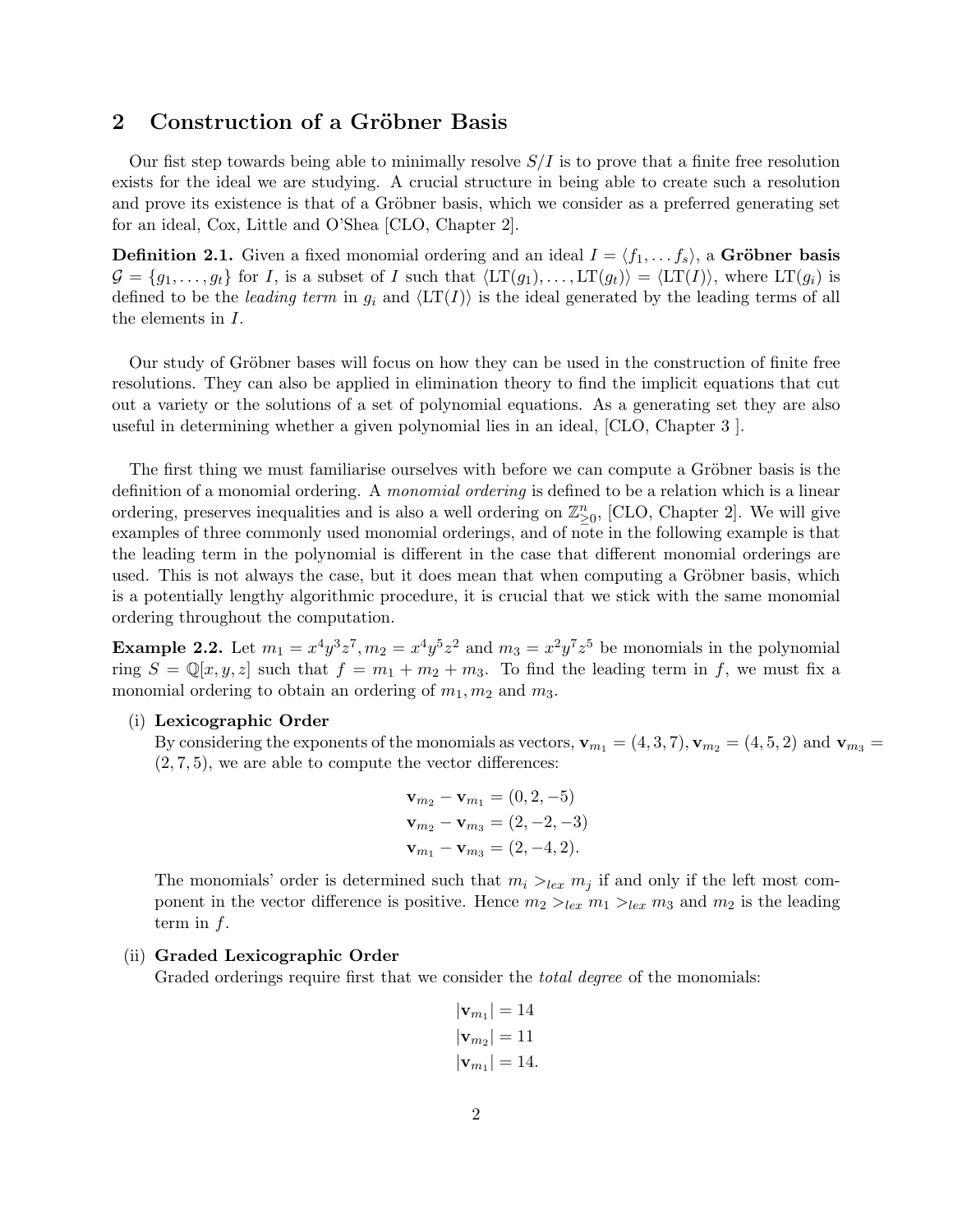Clearly  $m_1 >_{grlex} m_2$  and  $m_3 >_{grlex} m_2$ . To distinguish between monomials of the same total degree we use lexicographic order; it is now  $m_1$  which is the leading term in f.

#### (iii) Graded Reverse Lexicographic Order

Again we are interested in the total degree of the monomials, but in this case those of equal degree are ordered by considering the right most component in the vector difference, with  $m_i >_{greulex} m_j$  if it is negative. So we consider  $\mathbf{v}_{m_3} - \mathbf{v}_{m_1} = (-2, 4, -2)$  and conclude that  $m_3 >_{grevlex} m_1 >_{grevlex} m_2$ ; the monomial  $m_3$  is the leading term in f with respect to grevlex order.

The key definition that we must give before we examine the algorithm used to construct a Gröbner basis is that of an S-polynomial<sup>1</sup>. Let  $LCM(LM(f), LM(g))$  be the least common multiple of the leading monomials<sup>2</sup> of f and g. Then for any pair of polynomials  $f, g \in S$ , the S-polynomial is

$$
S(f,g) = \frac{LCM(LM(f), LM(g))}{LT(f)} \cdot f - \frac{LCM(LM(f), LM(g))}{LT(g)} \cdot g.
$$

Gröbner bases were first proposed by Bruno Buchberger in his PhD thesis, [BB], in which he shows how a finite generating set for a polynomial ideal can be computed algorithmically using S-polynomials and a version of the division algorithm. The first step in Buchberger's algorithm is to define the set G of polynomials with which we are working. If  $I = \langle f_1, \ldots, f_s \rangle$  is the ideal of S for which we want to compute the Gröbner basis, define  $G = (f_1, \ldots, f_s)$ . The next step is to compute the S-polynomials for every pair of polynomials in G with respect to a fixed monomial ordering. By developing the familiar division algorithm from the polynomial ring in one variable  $S' = k[x]$  to define division over  $S = k[x_1, \ldots x_n]$  it is possible to divide each S-polynomial by all the polynomials in G, expressing them as  $S(f_i, f_j) = a_1f_1 + \cdots + a_sf_s + r$  where  $a_1, \ldots, a_s, r \in S$ , [CLO, Chapter 2]. If it is the case that every S-polynomial has zero remainder after undergoing the division algorithm, then G is a Gröbner basis for I. If this is not the case, then G is redefined to include those S-polynomials that have non-zero remainder, and the algorithm is repeated until all S-polynomials have zero remainder. This application of the division algorithm ensures that all elements in the ideal can be generated by elements in the basis; in this case we check that the S-polynomials, given elements of the ideal, can be generated by the basis we have defined. The Ascending Chain Condition ensures us that this algorithm must terminate, stating that for every chain of ideals  $I_1 \subset I_2 \subset I_3 \subset \cdots$  there is some  $N \in \mathbb{N}$  such that  $I_N = I_{N+1} = I_{N+2} = \cdots$ , [CLO, Chapter 2].

Although there are adjustments that can be made to make the algorithm more efficient, it can still be necessary to compute a great number of S-polynomials at each stage, and so Gröbner bases can be time consuming to compute manually. The Macaulay 2 software developed by Grayson and Stillman [GS] can be used to quickly generate Gröbner bases. The basis generated by *Macaulay 2* is a reduced Gröbner basis, defined as a Gröbner basis in which the coefficient of the leading term is equal to one for all  $g_i \in \mathcal{G}$  and moreover, that no monomial of  $g_i$  lies in the monomial ideal  $\langle \text{LT}(\mathcal{G} - \{g_i\})\rangle$ . An ideal may have infinitely many Gröbner bases, depending on the characteristic

<sup>&</sup>lt;sup>1</sup>The 'S' in S-polynomials stands for syzygy, which we will explore in Section 3, it is not related to the polynomial ring S.

 $2^2$ The leading monomial is the leading term in the polynomial expression with the coefficient set to one.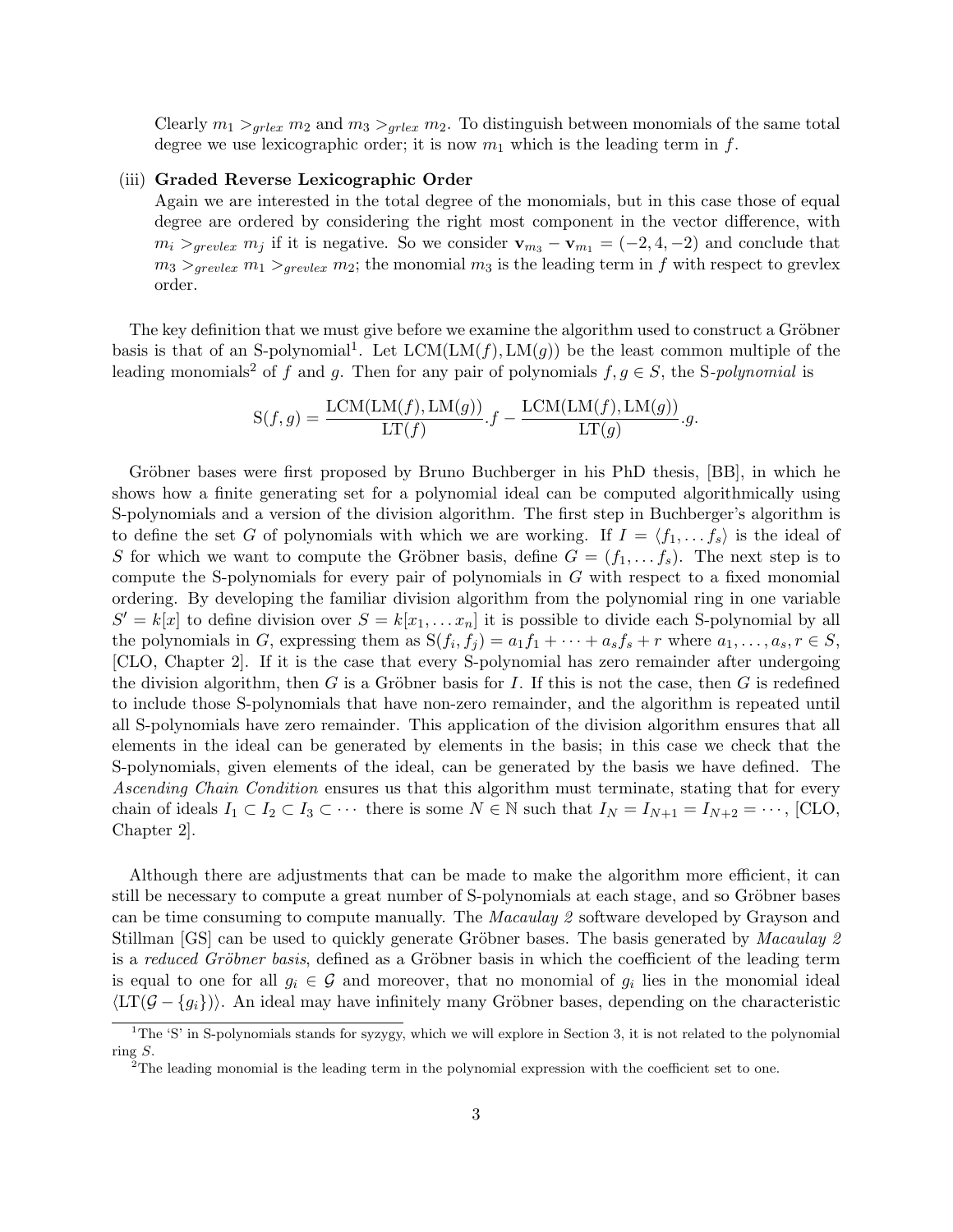of the field k. The reduced Gröbner basis is unique to a given ideal  $I$ , and therefore allows one to make comparisons between ideals, because two ideals are equal if and only if their reduced Gröbner bases are equal, [CLO, Chapter 2]. The following example demonstrates the steps of Buchberger's algorithm.

**Example 2.3.** Let  $I = \langle x^4 + y + y^2z, x^3y^3z^2, xy^2z^3 + x^2z \rangle$  be an ideal in a polynomial ring  $S = \mathbb{Q}[x, y, z]$ . Set  $G = (f_1, f_2, f_3)$  with  $f_1 = x^4 + y + y^2z$ ,  $f_2 = x^3y^3z^2$  and  $f_3 = xy^2z^3 + x^2z$ .

- 1. Select the leading terms with respect to a chosen monomial ordering. With respect to grevlex ordering,  $LT(f_1) = x^4, LT(f_2) = x^3y^3z^2$  and  $LT(f_3) = xy^2z^3$ .
- 2. Compute the S-polynomials for each pair of polynomials:

$$
S(f_1, f_2) = \frac{x^4 y^3 z^2}{x^4} (x^4 + y + y^2 z) - \frac{x^4 y^3 z^2}{x^3 y^3 z^2} (x^3 y^3 z^2)
$$
  
\n
$$
= y^4 z^2 + y^5 z^3
$$
  
\n
$$
S(f_2, f_3) = \frac{x^3 y^3 z^3}{x^3 y^3 z^2} (x^3 y^3 z^2) - \frac{x^3 y^3 z^3}{x y^2 z^3} (x y^2 z^3 + x^2 z)
$$
  
\n
$$
= -x^4 y z
$$
  
\n
$$
S(f_3, f_1) = \frac{x^4 y^2 z^3}{x y^2 z^3} (x y^2 z^3 + x^2 z) - \frac{x^4 y^2 z^3}{x^4} (x^4 + y + y^2 z)
$$
  
\n
$$
= x^5 z - y^3 z^3 - y^4 z^4.
$$

3. If the remainder of every S-polynomial on division by the elements of G is zero, then we have computed a Gröbner basis. We see that  $G = (x^4 + y + y^2z, x^3y^3z^2, xy^2z^3 + x^2z)$  is not a Gröbner basis for I as there are no  $a_1, \ldots, a_3 \in S$  such that

$$
LT(S(f_1, f_2)) = -y^5 z^3 = a_1 LT(f_1) + a_2 LT(f_2) + a_3 LT(f_3).
$$

4. We must perform another step of the algorithm, redefining G to include the S-polynomials with non-zero remainder on division by G. When all remainders are zero we have arrived at a Gröbner basis. To generate a Gröbner basis using *Macaulay* 2, define the polynomial ring, the chosen monomial ordering and the ideal to produce the reduced Gröbner basis

$$
\mathcal{G} = \{ xyz, x^2z, y^2z^2 + yz, x^4 + y^2z + y \}.
$$

## 3 Syzygy Modules

In the course of our proof of Hilbert's Syzygy Theorem in Section 4, we compute the Gröbner basis of a syzygy module. This section defines the first syzygy module and looks at how its Gröbner basis can be computed.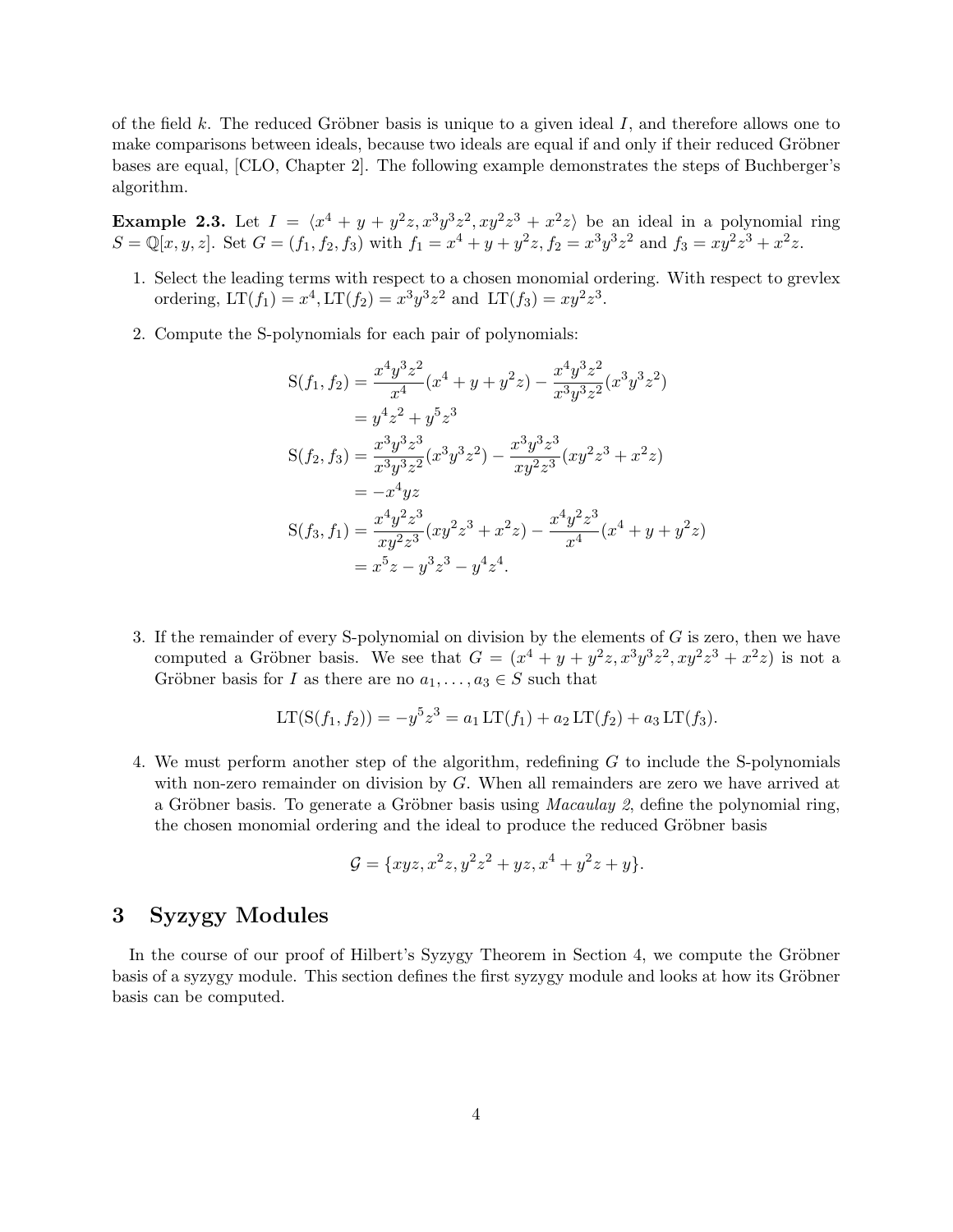A module M, over a ring S, or an S-module, is an abelian group together with an action of S on M such that for all  $s_i \in S, m_i \in M$ :

- (i)  $s_1(m_1 + m_2) = s_1m_1 + s_1m_2;$
- (ii)  $(s_1 + s_2)m_1 = s_1m_1 + s_2m_1;$
- (iii)  $s_1(s_2m_1) = (s_1s_2)m_1;$
- (iv)  $1(m) = m$ .

A free module is a module which has a basis. Ideals and quotient rings provide familiar examples of modules over  $S = k[x_1, \ldots, x_n]$ , and we focus on these in later sections.

Free resolutions build sequences by considering the relationship between generators of a module, and this information is held in the syzygy module.

**Definition 3.1.** Let  $F = (f_1 \ldots, f_t)$  be the ordered t-tuple of elements such that  $f_1, \ldots, f_t \in M$ . The first syzygy module of F, Syz $(f_1, \ldots, f_t)$ , is the set of relations  $(a_1, \ldots, a_t)^T \in S^t$  on F such that  $a_1 f_1 + \cdots + a_t f_t = 0$ .

As implied by its name, the first syzygy module is itself an S-module, and so we can compute the second syzygy module by considering the set of relations on the elements of the first syzygy module and so on. In order to see how we can form a Gröbner basis for a syzygy module, we consider Schreyer's Theorem [CLO2, Chapter 5].

**Theorem 3.2.** [Schreyer's Theorem] Let  $\mathcal{G} = (g_1, \ldots, g_s)$  be a Gröbner basis of a module with respect to any monomial ordering. Define a column vector  $a_{ij} \in S^s$  for each S-polynomial  $S(g_i, g_j)$ by setting

$$
S(g_i, g_j) = \sum_{k=1}^s a_{ijk} g_k.
$$

Let  $S^s$  be a free S-module of rank s with standard basis vectors  $e_1, \ldots, e_s$ . For each  $i, j \in \{1, \ldots, s\}$ define an element  $s_{ij} \in S$  by setting

$$
\boldsymbol{s}_{ij} := \frac{\text{LCM}(\text{LM}(g_i), \text{LM}(g_j))}{\text{LT}(g_i)} \cdot \boldsymbol{e}_i - \frac{\text{LCM}(\text{LM}(g_i), \text{LM}(g_j))}{\text{LT}(g_j)} \cdot \boldsymbol{e}_j - \boldsymbol{a}_{ij}.
$$

The elements  $s_{ij}$  for all pairs of polynomials in G form a Gröbner basis for  $Syz(g_1, \ldots, g_s)$ .

An understanding of Schreyer's Theorem will be central to proving Hilbert's Syzygy Theorem, showing as it does how we can manipulate the S-polynomials of a Gröbner basis in order to compute its syzygy module.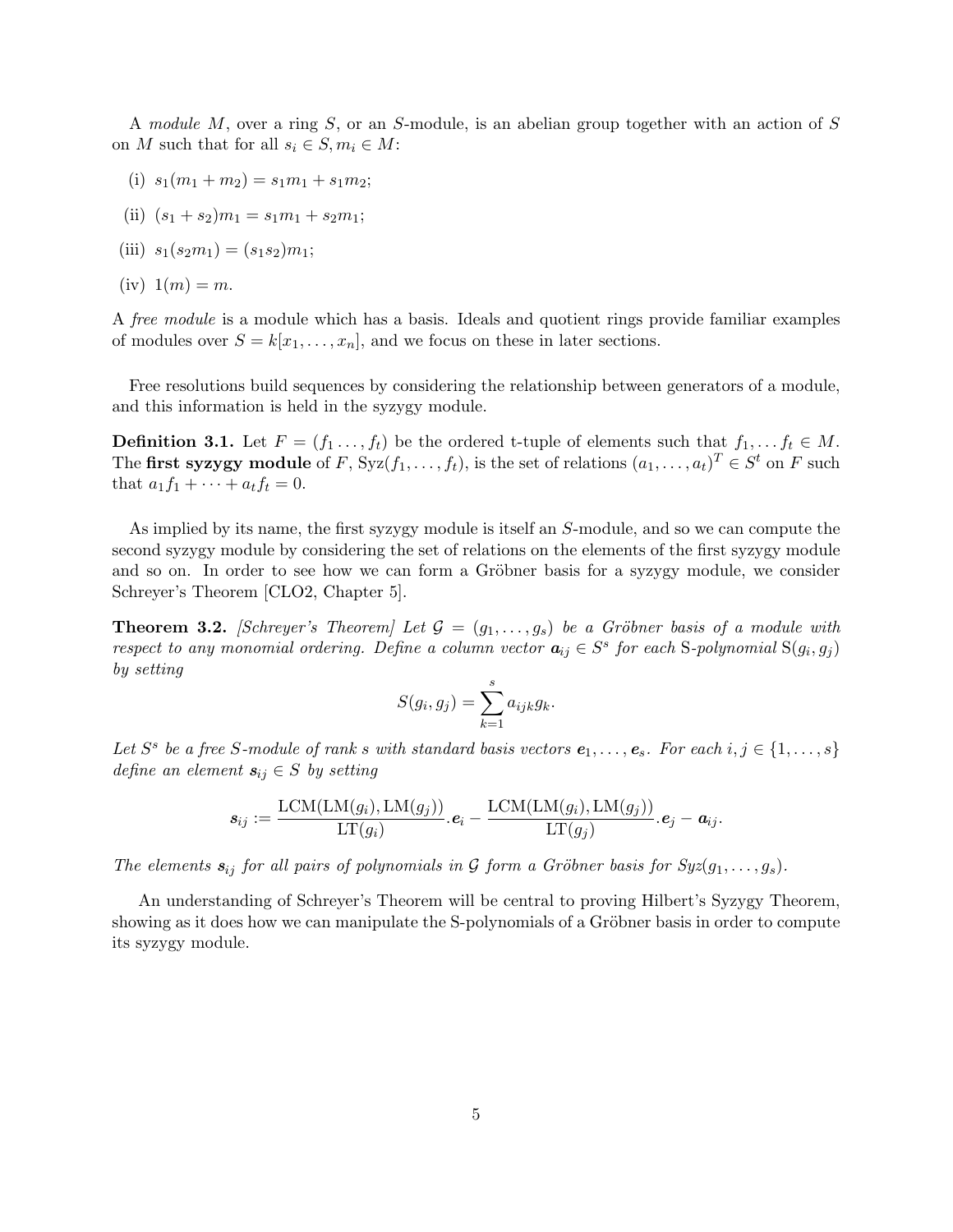# 4 Hilbert's Syzygy Theorem

The main result of this section is the construction of a finite free resolution for any finitely generated S-module. Before we can define this object, we say that a sequence of S-modules

$$
\cdots \longrightarrow M_{i+1} \xrightarrow{\psi_{i+1}} M_i \xrightarrow{\psi_i} M_{i-1} \longrightarrow \cdots
$$

is exact at  $M_i$  if and only if  $im(\psi_{i+1}) = ker(\psi_i)$ . The sequence is exact if it is exact at every  $M_i$ in the sequence. Our interest lies in a particular kind of exact sequence.

**Definition 4.1.** A finite free resolution of an ideal I, with length  $\ell$  is an exact sequence of the form

$$
0 \longrightarrow F_{\ell} \xrightarrow{\psi_{\ell}} F_{\ell-1} \longrightarrow \cdots \longrightarrow F_1 \xrightarrow{\psi_1} F_0 \longrightarrow I \longrightarrow 0
$$
\n
$$
(4.1)
$$

where each  $F_i$  is a free module of rank  $r_i$  and where  $F_\ell \neq 0$ .

Our aim is to find a minimal free resolution for a quotient ring. The condition of exactness allows us to achieve this by finding a minimal resolution for an ideal. Consider the short exact sequence  $0 \longrightarrow I \longrightarrow S \longrightarrow S/I \longrightarrow 0$ . By 'splicing' this sequence with the finite free resolution defined in 4.1, we are able to consider the finite free resolution

$$
0 \longrightarrow F_{\ell} \xrightarrow{\psi_{\ell}} F_{\ell-1} \longrightarrow \cdots \longrightarrow F_1 \xrightarrow{\psi_1} F_0 \longrightarrow S \longrightarrow S/I \longrightarrow 0.
$$

in which the free modules  $F_i$  are unchanged.

Having defined modules and free resolutions and looked at the computation of generating sets, we are now able to state and prove Hilbert's Syzygy Theorem<sup>3</sup>.

**Theorem 4.2.** [Hilbert's Syzygy Theorem] Let  $S = k[x_1, \ldots, x_n]$ . Every finitely generated S-module has a finite free resolution of length at most n.

*Proof.* Let M be a finitely generated S-module. Choose a generating set  $(f_1, \ldots, f_{r_0})$  for M. Calculate the first syzygy module on this set of generators using the method of Schreyer's Theorem, and compute a Gröbner basis  $\mathcal{G}_0 = \{g_1, \ldots, g_{r_1}\}\$  for  $Syz(f_1, \ldots, f_{r_0})$ .

We now begin to construct our exact sequence. This choice of  $r_0$  generators of M allows us to define a map  $\psi : F_0 \to M$ , where  $F_0$  is a free S-module of rank  $r_0$ , in which each standard basis vector  $e_i$  for  $i \in \{1, \ldots, r_0\}$  is mapped to  $f_i \in M$ . This map is surjective and we can therefore construct the exact sequence

$$
F_0 {\overset{\psi}{\longrightarrow}} M \longrightarrow 0.
$$

Now if we consider the homomorphism  $\psi$  as a map sending  $(g_1, \ldots, g_{r_o}) \in F_0$  to  $\sum_{i=1}^{r_0} g_i f_i \in M$ , we see that its kernel is the tuple  $(g_1 \ldots, g_{r_o})$  such that  $\sum_{i=1}^{r_0} g_i f_i = 0$ . This is precisely the definition of the syzygy module of the generating set  $(f_1 \ldots, f_{r_0})$ , hence we can conclude that

$$
Syz(f_1,\ldots,f_{r_0})=ker(\psi:F_0\to M).
$$

<sup>3</sup>For more detailed explanation of aspects of the theory of free resolutions used in this proof, see Chapter 6 of [CLO2].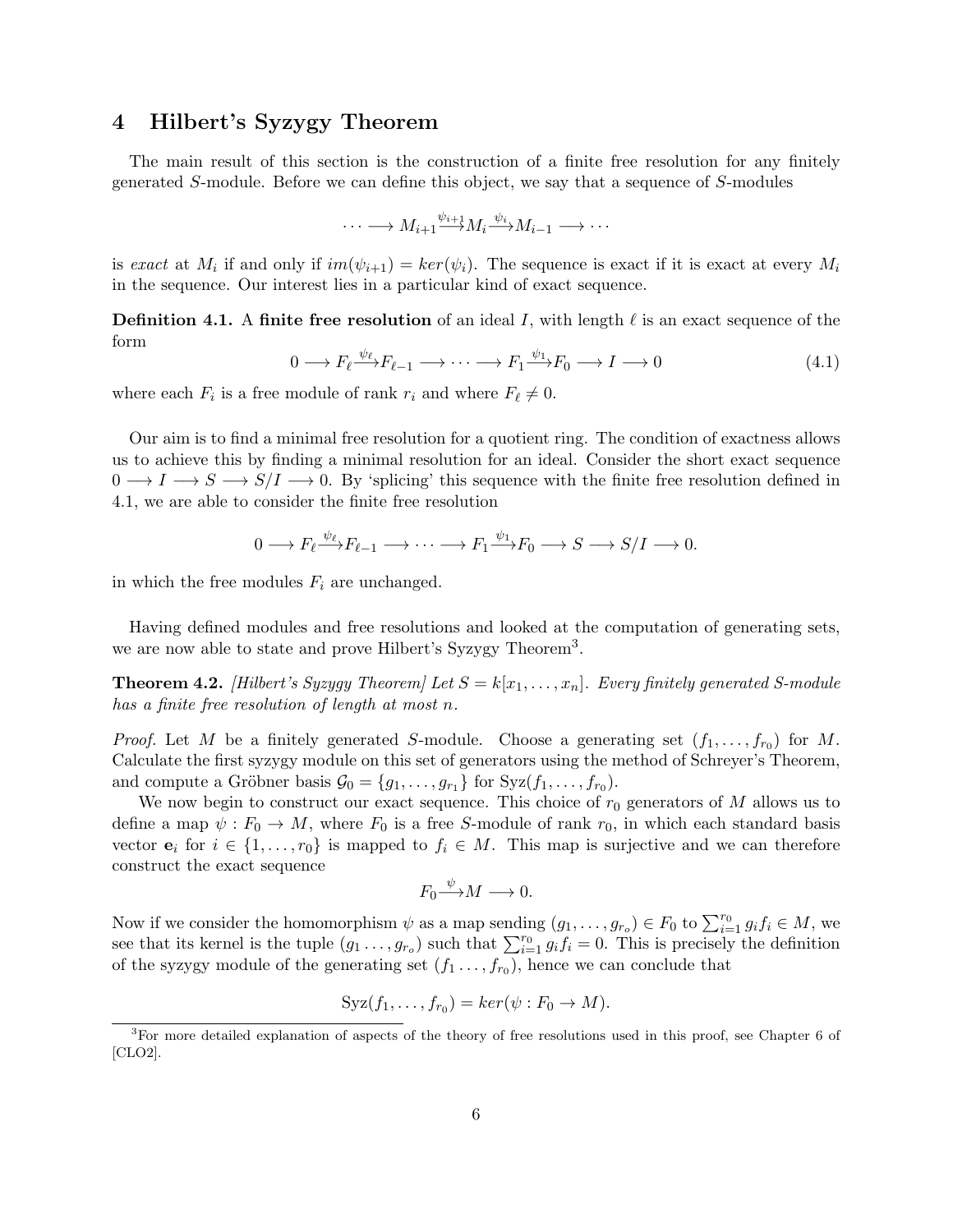Recall that the first syzygy module is itself an S-module, so choosing set of generators for the module  $Syz(f_1, \ldots, f_{r_0})$  allows us to obtain a sequence

$$
F_1 \xrightarrow{\psi_1} F_0 \longrightarrow M \longrightarrow 0
$$

which gives a presentation of M.

Define a monomial ordering on the elements of  $\mathcal{G}_0$  such that if  $LT(g_i)$  and  $LT(g_j)$  contain the same standard basis vector  $\mathbf{e}_k$ , and  $i < j$ , then  $\frac{\text{LM}(g_i)}{\mathbf{e}_k} >_{lex} \frac{\text{LM}(g_j)}{\mathbf{e}_k}$  $\frac{\mu(g_j)}{\mathbf{e}_k}$  where  $>_{lex}$  is the lexicographic order on the variables of S, and order the elements of G accordingly to obtain the vector  $G_0$ . We now compute a Gröbner basis  $G_1$  for the module  $Syz(G_0)$  and obtain an exact sequence of the form

$$
F_2 \xrightarrow{\psi_2} F_1 \xrightarrow{\psi_1} F_0 \longrightarrow M \longrightarrow 0.
$$

This process is iterated, and as it can be shown that the ordering we have defined allows us to remove at least one variable from the leading terms of each consecutive syzygy module [CLO2, Lemma 2.2, Chapter 6], the length of the sequence can be at most the number of variables in the polynomial ring. Hence after  $\ell \leq n$  steps we obtain the exact sequence

$$
F_{\ell} \xrightarrow{\psi_{\ell}} F_{\ell-1} \longrightarrow \cdots \longrightarrow F_1 \xrightarrow{\psi_1} F_0 \longrightarrow M \longrightarrow 0
$$

where the leading terms in the Gröbner basis for  $F_\ell$  do not contain any variables, and hence  $F_{\ell+1} = 0.$ 

Finally we can extend this exact sequence to an exact sequence of length  $\ell$  by considering  $\psi_{\ell}$  as the inclusion mapping, leading to the free resolution

$$
0 \longrightarrow F_{\ell} \xrightarrow{\psi_{\ell}} F_{\ell-1} \longrightarrow \cdots \longrightarrow F_1 \xrightarrow{\psi_1} F_0 \longrightarrow M \longrightarrow 0.
$$

To complete this section, we will give an example of the construction of a finite free resolution for an ideal.

**Example 4.3.** Let  $I = \langle x^2y, xyz^3, yz^2, xy^2 \rangle$  be a monomial ideal in  $S = \mathbb{Q}[x, y, z]$ . First, determine the Gröbner basis of I,  $\mathcal{G}_0 = (yz^2, xy^2, x^2y)$ .

We now calculate the set of relations on  $\mathcal{G}_0$ , the column vectors  $\mathbf{a}_{ij}$  such that  $a_{ij1}(yz^2)$  +  $a_{ij2}(xy^2) + a_{ij3}(x^2y) = 0$ , and use them to construct the  $3 \times 3$  monomial matrix

$$
\psi_1 = \begin{bmatrix} xy & x^2 & 0 \\ -z^2 & 0 & x \\ 0 & -z^2 & -y \end{bmatrix}.
$$

We next construct the monomial matrix  $\psi_2$  which relates the elements of the Gröbner basis  $\mathcal{G}_1 \subseteq F_1$ to  $F_2$ . As the sequence is exact we must have  $\psi_1 \psi_2 = 0$ . Hence we see that

$$
\psi_2 = \begin{bmatrix} -x \\ y \\ -z^2 \end{bmatrix}.
$$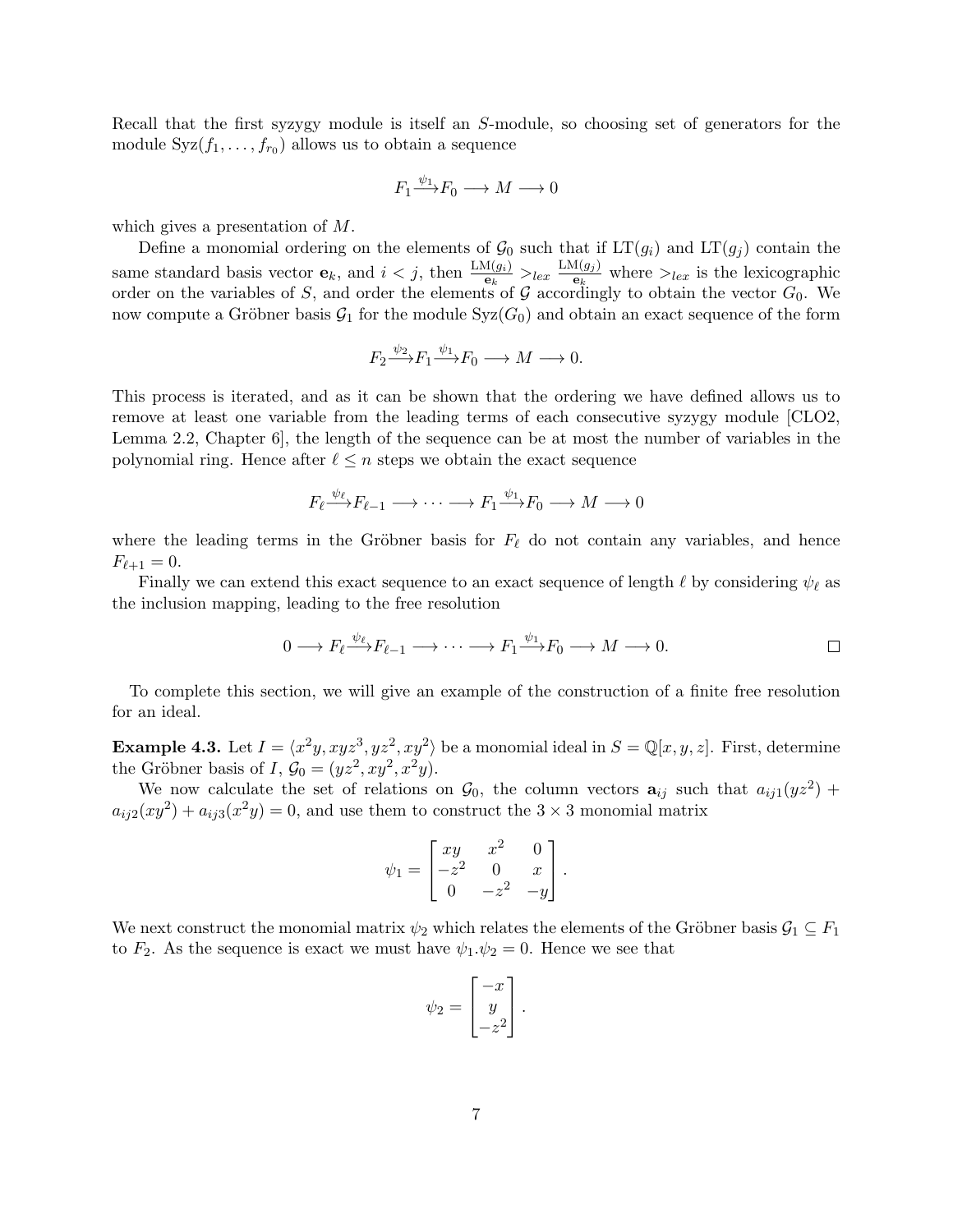This information is represented in the free resolution

$$
\begin{bmatrix} -x \\ y \\ -z^2 \end{bmatrix}_{F_1} \begin{bmatrix} xy & x^2 & 0 \\ -z^2 & 0 & x \\ 0 & -z^2 & -y \end{bmatrix}_{F_0} \longrightarrow I \longrightarrow 0
$$

which has length  $\ell = 2 \leq n = 3$ , as guaranteed by Hilbert's Syzygy Theorem.

# 5 Cellular Resolutions

Having established that finite free resolutions exist for all finitely generated modules, we give some consideration to how they can be geometrically interpreted, and then examine how this method can be developed in order to construct free resolutions quickly for ideals where the method of applying Schreyer's Theorem to syzygy modules becomes overly lengthy. We concentrate on monomial ideals from this point, defined as any ideal generated by monomials.

Before we can construct this geometric object and define the resolution it provides us with, a few more general definitions are required. A cell complex is a collection of cells which can be built from a set of discrete points. By joining the points to each other by one dimensional lines and connecting these lines with two dimensional faces, and so on in higher dimensions, a complex of cells is constructed. In the case that these cells are simplices, then the cell complex is infact a simplicial complex. The cell complexes with which we are concerned have the property that the sequence of free modules which they encode are exact. Such complexes are said to be *acyclic*.

**Definition 5.1.** Let X be a finite acyclic cell complex. A **cellular resolution** of X is the finite resolution of free S-modules represented by the cellular monomial matrices which support X.

Our first example shows how we construct a cellular resolution for the ideal given in Example 4.3.

**Example 5.2.** Let  $I = \langle x^2y, xyz^3, yz^2, xy^2 \rangle$  be a monomial ideal in  $S = \mathbb{Q}[x, y, z]$ . In order to construct the cellular resolution we first define the vertices in the simplex  $\Delta$  to be the monomial elements in the Gröbner basis of I. The edge between each set of points is labelled by the least common multiple of the points, and the face of  $\Delta$  which the three edges form is labelled by the least common multiple of the labels of the edges.



By labelling the vertices of a simplex with the monomials in an ideal, we can easily work out what the elements of the second and third syzygy module are, and we can continue this process in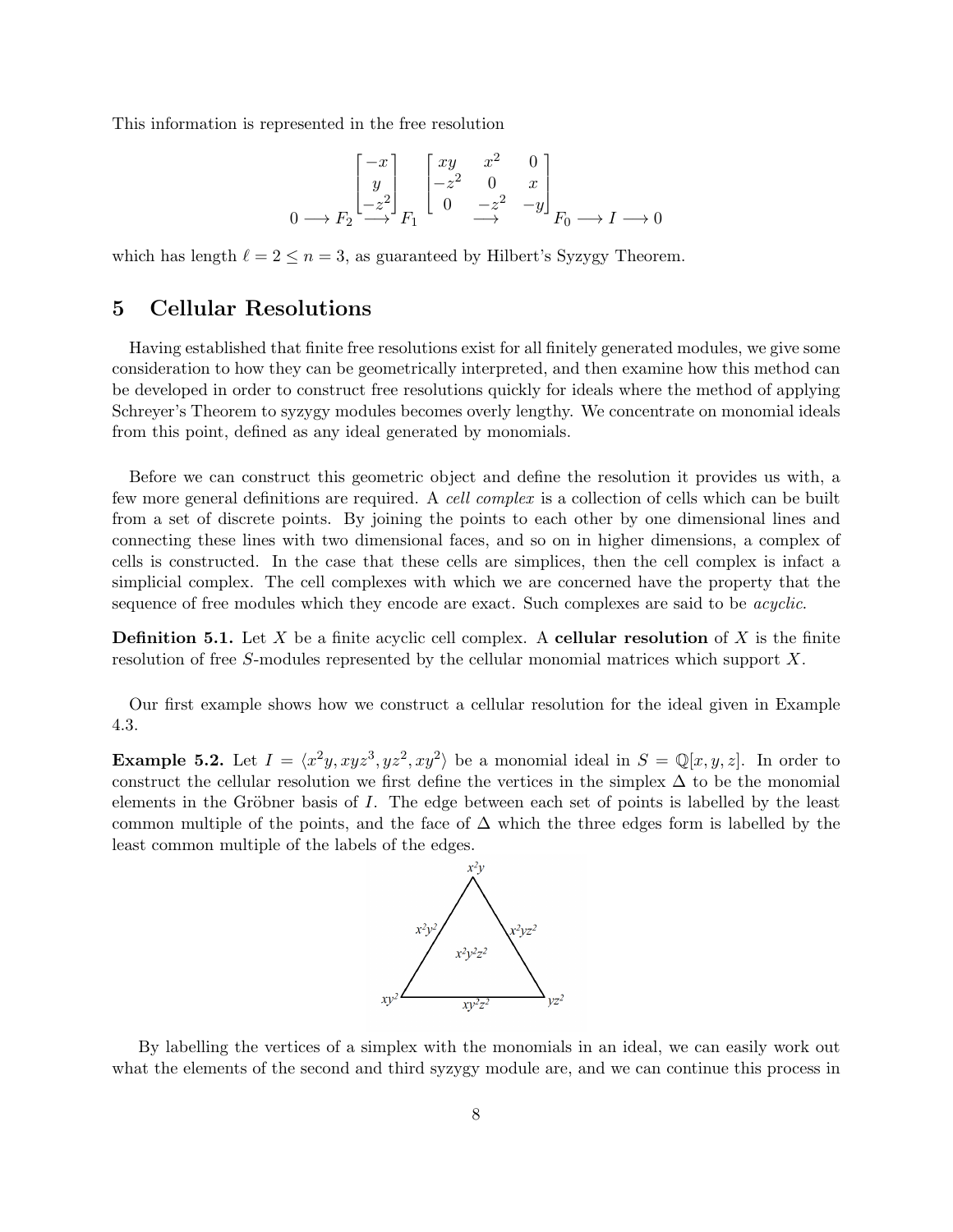higher dimensions to find the next syzygy modules. So  $S_1 = (x^2y^2, x^2yz^2, xy^2z^2)$  and  $S_2 = (x^2y^2z^2)$ . From this simple object we can determine the cellular resolution

$$
0 \longrightarrow S_2^1 \xrightarrow{\phi_2} S_1^3 \xrightarrow{\phi_1} S_0^3 \longrightarrow I \longrightarrow 0 \tag{5.1}
$$

where the grading on the free module is determined by the number of facets in each dimension. We can then construct the monomial matrices  $\phi_1$  and  $\phi_2$  in sequence 5.1 from the information encoded in this simplex. Determine the  $a_{ij}$  such that for the matrix  $\phi_1 = \{a_{ij}\}_{3\times 3}$ ,

$$
\phi_1 \times \begin{bmatrix} yz^2\\ xy^2\\ x^2y \end{bmatrix} = 0
$$

Of course we find that  $\phi_1 = \psi_1$  as defined in Example 4.3, and by the same procedure we find that  $\phi_2 = \psi_2$ . We have therefore constructed a cellular resolution for I, but without having to apply Schreyer's Theorem in order to compute syzygy modules, as  $\Delta$  clearly shows the elements of each free module.

The remainder of this section will deal with a particular class of examples of cellular resolutions. **Definition 5.3.** Let  $I = \langle m_1, \ldots, m_r \rangle$  be a monomial ideal in S with minimal generators. **Taylor's** resolution, is the free resolution which supports the full  $(r-1)$ -dimensional simplex whose vertices are labeled by the monomials which generate I.

These cellular resolutions may allow us to minimally resolve an ideal in some cases, but may lead to a non-minimal resolution in others. A minimal resolution is a cellular resolution in which no polytopes are represented by the same monomial, Bayer and Sturmfels, [BS, Remark 1.4]. Example 5.2 demonstrates a minimal Taylor's resolution for an ideal, however it is rare that this is the case; Taylor's resolution is normally non-minimal if the rank of S is much greater than the number of variables in the polynomial ring. Example 5.4 shows why this is the case.

**Example 5.4.** Let  $I = \langle x^2yz, z^6, y^6, xy^3, x^3y^6 \rangle$  be a monomial ideal in  $S = \mathbb{Q}[x, y, z]$  with minimal generators. By definition, the Taylor's resolution for I is a four dimensional simplicial complex  $\Delta_I$ . Consider the five minimal generators of I to be the vertices of  $\Delta_I$ . To work out the grading on the next free module in the resolution, consider that all of the five points must be connected to each other by an edge, hence  $\Delta_I$  has  $\binom{5}{2}$  $_{2}^{5}$ ) = 10 edges. We continue with this procedure and see that  $\Delta_I$  has ten two dimensional faces, five three dimensional faces and one four dimensional face. We begin to produce the Taylor's resolution

$$
0 \longrightarrow S_4^1 \xrightarrow{\psi_4} S_3^5 \xrightarrow{\psi_3} S_2^{10} \xrightarrow{\psi_2} S_1^{10} \xrightarrow{\psi_1} S_0^5 \longrightarrow I \longrightarrow 0.
$$

To determine the monomial matrices, we first determine the elements of each S-module. This is done by extending the labeling method presented in Example 5.2 to a four dimensional simplicial complex, and thus

$$
S_0 = (x^2yz, z^6, y^6, xy^3, x^3y^6)
$$
  
\n
$$
S_1 = (x^3y^6z, x^3y^6, x^3y^6, x^3y^6z^6, x^2y^3z, x^2y^6z, x^2yz^6, xy^6, xy^3z^6, y^6z^6)
$$
  
\n
$$
S_2 = (xy^6z^6, x^3y^6z^6, x^2y^6z^6, x^3y^6z^6, x^2y^3z^6, x^3y^6z^6, x^3y^6z^6, x^3y^6z, x^3y^6z, x^2y^6z, x^3y^6z^6, x^3y^6)
$$
  
\n
$$
S_3 = (x^3y^6z, x^3y^6z^6, x^3y^6z^6, x^3y^6z^6, x^2y^6z^6)
$$
  
\n
$$
S_4 = (x^3y^6z^6).
$$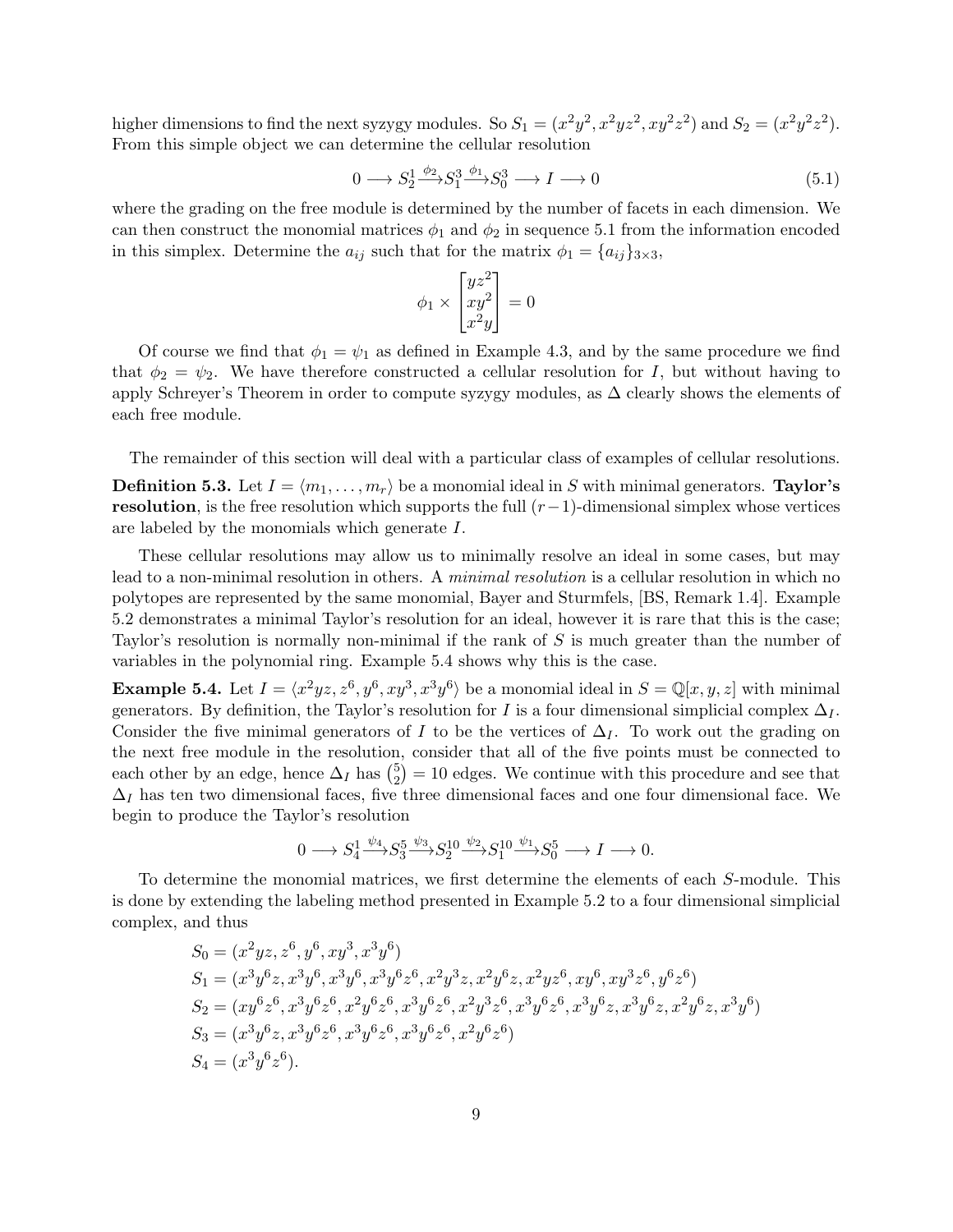Recall that elements of each module are labels of distinct faces, so if the same label appears multiple time in a module, then the resolution we are constructing is non minimal.

We can now determine the monomial matrices. Now that we are working with more elements in each S-module, we will consider how these matrices can be construted without necessarily considering syzygy modules. We know that  $\psi_1$  is a  $5 \times 10$  matrix, and we construct it by labelling each row with an element  $a_j \in S_0$  for  $j \in \{1, \ldots, 5\}$  and each column with an element of  $b_k \in S_1$ for  $k \in \{1, \ldots, 10\}$ . The entries  $m_{jk}$  in the matrix are either

- (i) zero, in the case that  $b_k$  is not a least common multiple of  $a_j$  and some other element of  $S_0$ ;
- (ii) non-zero, with  $m_{jk}$  such that  $|a_j \cdot m_{jk}| = b_k$ .

Repeating this method allows us to obtain all the monomial matrices in Taylor's resolution, and to ensure the sequence is exact, check that  $\psi_i \cdot \psi_{i+1} = 0$  for all  $i \in \{1, 2, 3\}$ . Hence we have that

$$
\psi_1 = \begin{bmatrix} z & 1 & 1 & z & 0 & 0 & 0 & 0 & 0 & 0 & 0 \\ -xy^5 & 0 & 0 & 0 & y^2 & y^5 & z^5 & 0 & 0 & 0 \\ 0 & -x^2y^3 & 0 & 0 & -xz & 0 & 0 & y^3 & z^6 & 0 \\ 0 & 0 & -x^3 & 0 & 0 & -x^2z & 0 & -x & 0 & z^6 \\ 0 & 0 & 0 & -x^3y^6 & 0 & 0 & -x^2y & 0 & -xy^3 & -y^6 \end{bmatrix}
$$
  
\n
$$
\psi_2 = \begin{bmatrix} 0 & 0 & 0 & 0 & 0 & 0 & -z^5 & -1 & -1 & 0 & 0 \\ 0 & 0 & 0 & 0 & 0 & 0 & z^5 & -1 & -1 & 0 & 0 \\ 0 & 0 & 0 & 0 & 0 & 0 & 0 & z & 0 & -1 \\ 0 & 0 & 0 & 0 & 0 & 0 & 0 & z & 0 & 0 & 1 \\ 0 & 0 & 0 & 0 & 0 & -z^5 & 0 & 0 & 0 & -xy^3 & -y^3 & 0 \\ 0 & 0 & z^5 & 0 & 0 & 0 & 0 & -x & 0 & 1 & 0 \\ 0 & 0 & y^5 & 0 & y^2 & -xy^5 & 0 & 0 & 0 & 0 & 0 \\ -z^6 & 0 & 0 & 0 & 0 & 0 & 0 & 0 & 0 & 0 & 0 \\ -x^2 & 0 & 0 & 0 & 0 & 0 & 0 & 0 & 0 & 0 & 0 \\ 0 & -1 & -1 & 0 & 0 & 0 & 0 & 0 & 0 & 0 & 0 \\ 0 & 0 & 0 & xy^3 & y^3 & 0 & 0 & 0 & 0 & 0 & 0 \\ 0 & 0 & 0 & xy^3 & y^3 & 0 & 0 & 0 & 0 & -z^5 & 0 \\ 0 & -1 & 0 & 0 & -z^5 & 0 & 0 & 0 & 0 & 0 \\ 0 & 0 & 0 & 0 & 0 & 0 & 0 & 0 & 0 & 0 \\ x & 0 & 0 & 0 & 0 & 0 & 0 & 0 & 0 & 0 \\ x & 0 & 0 & 0 & 0 & 0 & 0 & 0 & 0 & 0 \\ x & -x
$$